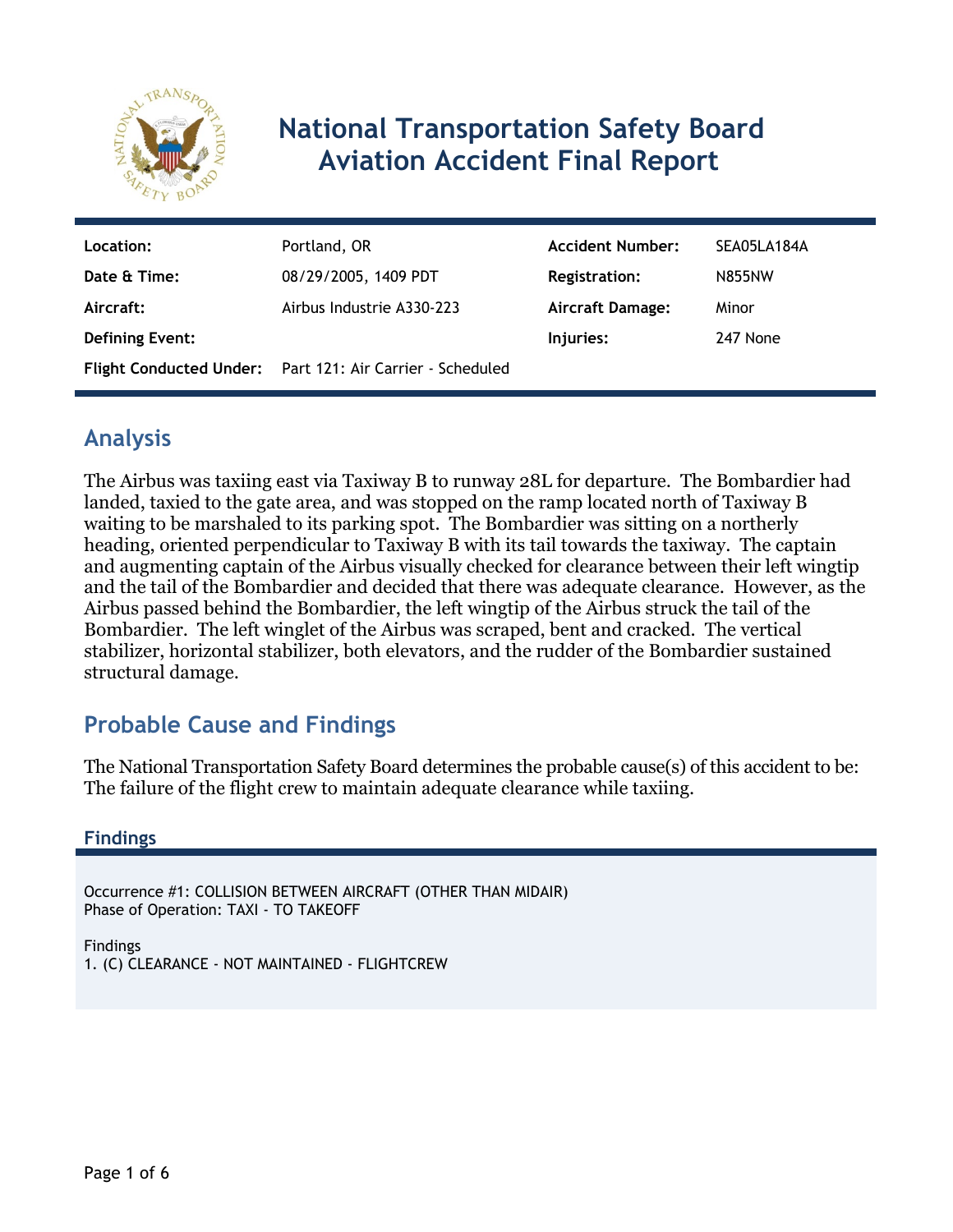## **Factual Information**

On August 29, 2005, approximately 1409 Pacific daylight time, an Airbus A330-223, N855NW, was taxiing for takeoff when it collided with a Bombardier DHC-8-202, N363PH, that was standing with engines operating waiting to be marshaled to its parking spot on the Portland International Airport, Portland, Oregon. There were no injuries to the 3 flight crewmembers, 9 flight attendants, and 235 passengers aboard the Airbus or to the 2 flight crewmembers, 1 flight attendant, and 20 passengers aboard the Bombardier. There was minor damage to the left winglet of the Airbus and substantial damage to the tail of the Bombardier. The Airbus was operated by Northwest Airlines as flight number 5, a 14 CFR Part 121 scheduled international passenger flight from Portland to Narita Airport, Japan. The Bombardier was operated by Horizon Air as flight number 2066, a 14 CFR Part 121 scheduled domestic passenger flight from Medford, Oregon to Portland. Visual meteorological conditions prevailed, and instrument flight rules flight plans were filed for both flights.

According to information provided by FAA inspectors who responded to the scene of the accident, the Airbus was taxiing east via Taxiway B to runway 28L for departure. The Bombardier had landed, taxied to the gate area, and was stopped on the ramp located north of Taxiway B waiting to be marshaled to its parking spot. The Bombardier was sitting on a northerly heading, oriented perpendicular to Taxiway B with its tail towards the taxiway. As the Airbus passed behind the Bombardier, the left wingtip of the Airbus struck the tail of the Bombardier. The left winglet of the Airbus was scraped, bent and cracked. The vertical stabilizer, horizontal stabilizer, both elevators, and the rudder on the Bombardier sustained structural damage.

Portland Air Traffic Control Tower prepared a chronological summary of the event and a transcript of the communications on the ground control frequency. The chronology indicated that at 1403, the Bombardier contacted ground control stating they had exited the runway at Taxiway B-5 for spot 14, and the ground controller cleared them to taxi to spot 14. At 1405, the Airbus advised they were ready to taxi, and the ground controller instructed them to taxi to runway 28L. The transcript indicated that at 1406:40, the ground controller advised the Airbus to "use caution for a dash eight [Bombardier] pulled up ah on taxiway tango by bravo ahead and to your left should have wing tip clearance there." The Airbus acknowledged the transmission. At 1408:58, the unidentified transmission, "hey ah northwest are you (unintelligible)" was made. At 1412:45, the Airbus advised the ground controller that they had hit the Bombardier.

During an interview conducted by FAA inspectors, the captain of the Bombardier reported that the flight's landing and taxi in were normal. He further reported that the flight was instructed to park in spot 14, and he held on the ramp short of the spot awaiting a marshaler to direct him into the parking spot. While waiting to be marshaled, the captain heard the ground controller direct the Airbus to taxi behind his airplane. He then taxied his airplane "as far forward as possible but did not cross the access road due to the missing marshaler." The captain reported that the Bombardier was stopped when the Airbus passed behind it. Just prior to the impact, the captain attempted to contact the ground controller, but the impact pulled his hand away from the radio transmit switch. Following the event, the flight crew shut down the engines, and the passengers exited the Bombardier and walked to the terminal. There was no emergency evacuation.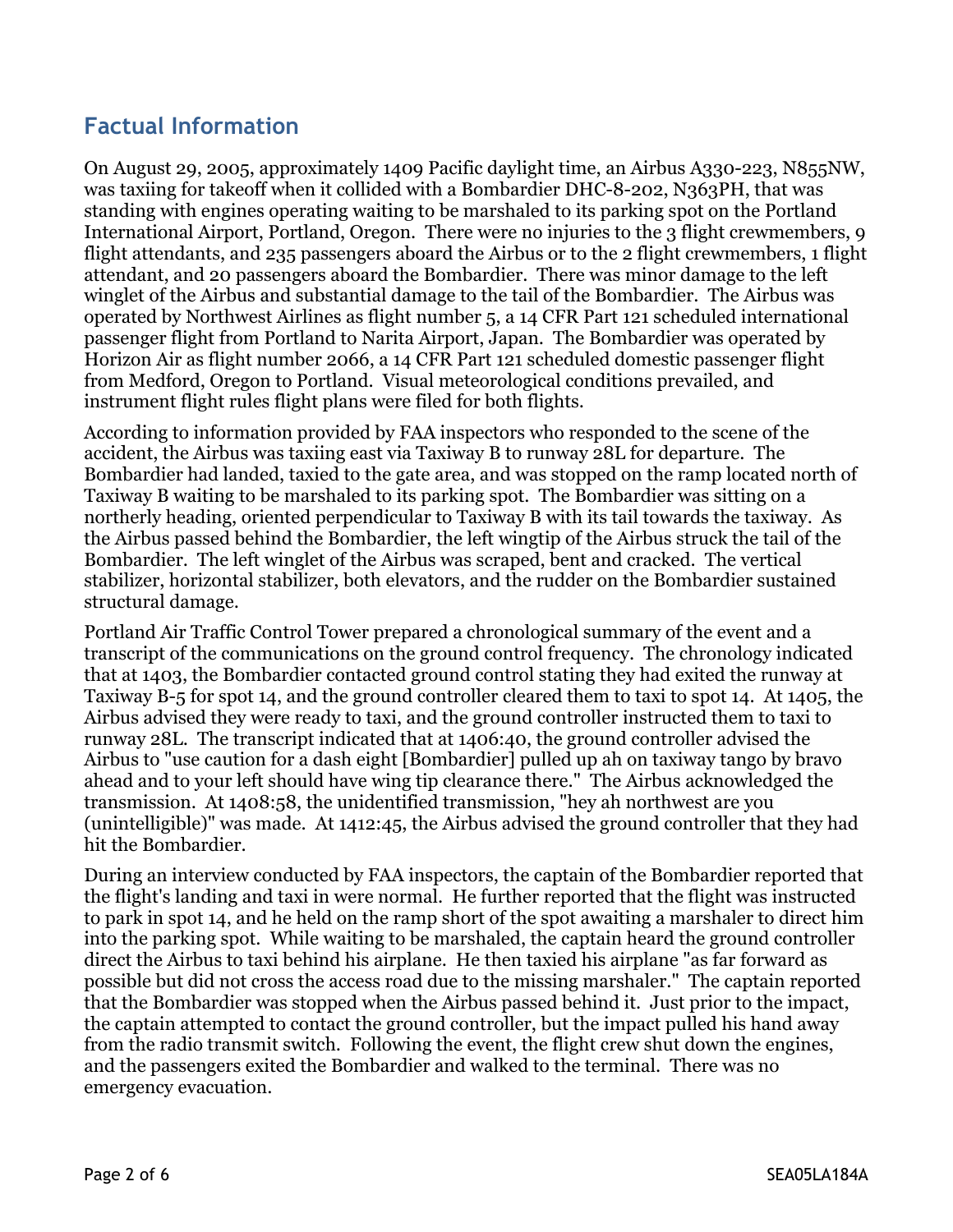According to a written statement submitted by the captain of the Airbus, the flight was cleared to taxi to the runway, and the ground controller commented that the flight should "not have a problem" getting past the Bombardier that was clear of the taxiway on the ramp. The captain reported that the tail of the Bombardier "appeared to be 20-30 feet outside the taxi line" and that he was "not comfortable" with the Bombardier's position. As the Airbus approached the Bombardier, the Bombardier "moved forward about another 20-30 feet perpendicularly away from the yellow taxiway edge line." The captain asked the augmenting captain seated in the jump seat if it looked like they would clear the Bombardier, and the augmenting captain got out of his seat and looked out the left window. The augmenting captain told the captain that it looked like he would have 10-20 feet of clearance. The captain reported that he also looked at the left wingtip and thought there was adequate clearance. According to the captain, the nose wheel of the Airbus was slightly right of the taxiway centerline when he passed behind the Bombardier. The captain felt a "shudder" and stopped the airplane. Following the event, the Airbus taxied back to the gate, and the passengers de-planed. Written statements submitted by the first officer and the augmenting captain of the Airbus collaborated the captain's statement.

When FAA inspectors reached the scene, the Airbus was parked at the gate, and the Bombardier had not been moved since the collision. FAA inspectors measured the distance between the Bombardier's nose wheel and the centerline of Taxiway B as approximately 150 feet. According to information provided by Horizon Air, the distance from the nose wheel to the tip of the Bombardier's tail was approximately 67 feet. This placed the tip of the Bombardier's tail approximately 83 feet from the centerline of Taxiway B. According to information provided by Northwest Airlines, the wingspan of the Airbus was 197 feet 10 inches. With the nose wheel of the Airbus on the centerline of the taxiway, the tip of the left wing would have been located 98 feet 10 inches left of the centerline.

| Certificate:                     | Airline Transport; Flight Engineer       | Age:                                                                                         | 52, Male                      |
|----------------------------------|------------------------------------------|----------------------------------------------------------------------------------------------|-------------------------------|
| Airplane Rating(s):              | Multi-engine Land; Single-engine<br>Land | Seat Occupied:                                                                               | Left                          |
| <b>Other Aircraft Rating(s):</b> | None                                     | <b>Restraint Used:</b>                                                                       | Seatbelt, Shoulder<br>harness |
| Instrument Rating(s):            | Airplane                                 | <b>Second Pilot Present:</b>                                                                 | Yes                           |
| Instructor Rating(s):            | None                                     | <b>Toxicology Performed:</b>                                                                 | <b>No</b>                     |
| <b>Medical Certification:</b>    | Class 1 With Waivers/Limitations         | <b>Last Medical Exam:</b>                                                                    | 06/01/2005                    |
| <b>Occupational Pilot:</b>       |                                          | Last Flight Review or Equivalent:                                                            | 06/01/2005                    |
| <b>Flight Time:</b>              |                                          | 15000 hours (Total, all aircraft), 50 hours (Total, this make and model), 202 hours (Last 90 |                               |

#### **Pilot Information**

days, all aircraft), 72 hours (Last 30 days, all aircraft), 0 hours (Last 24 hours, all aircraft)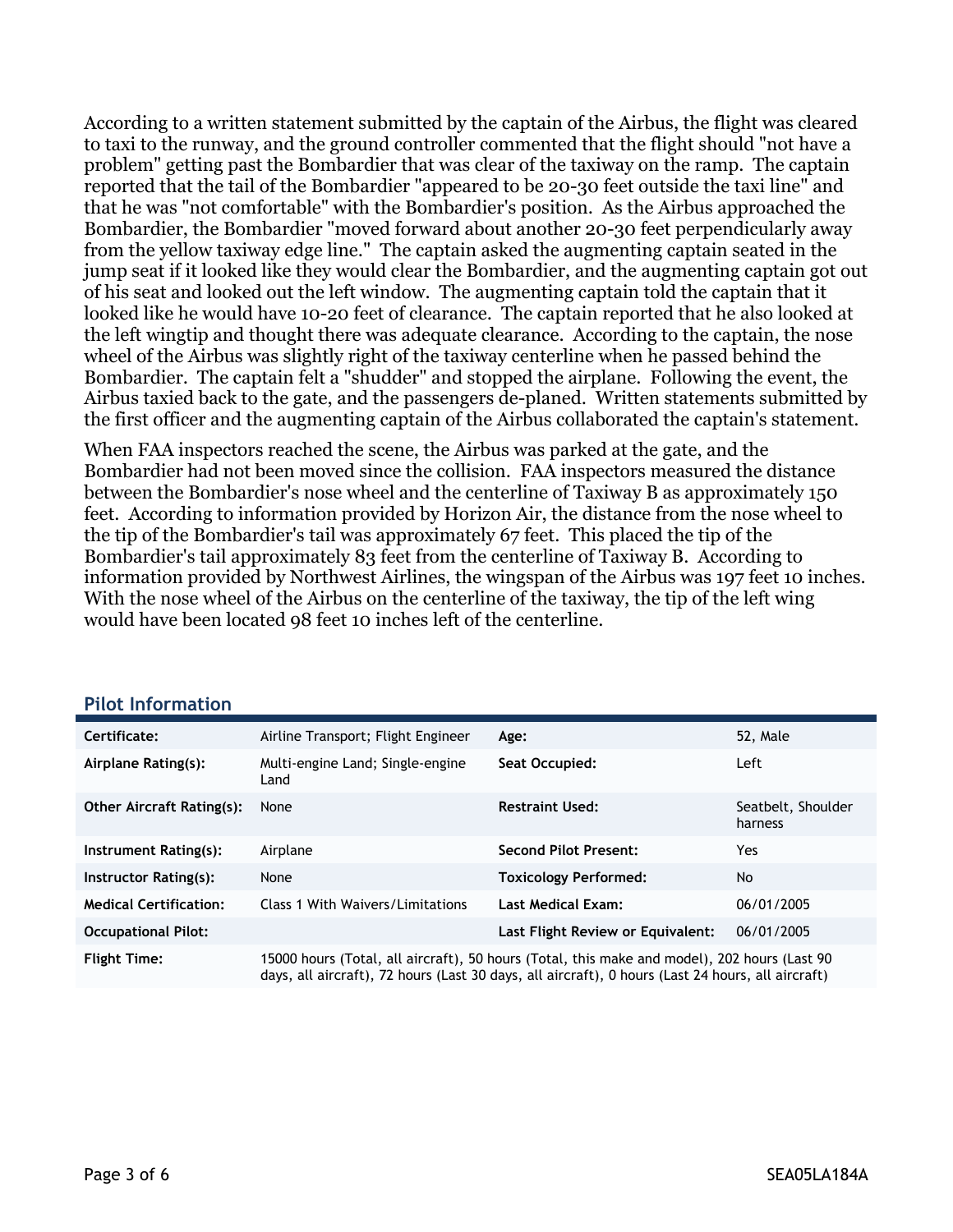#### **Co-Pilot Information**

| Certificate:                     | Airline Transport; Flight Engineer      | Age:                                                                                           | 59, Male                      |
|----------------------------------|-----------------------------------------|------------------------------------------------------------------------------------------------|-------------------------------|
| Airplane Rating(s):              | Multi-engine Land; Single-engine<br>Sea | Seat Occupied:                                                                                 | Right                         |
| <b>Other Aircraft Rating(s):</b> | Glider                                  | <b>Restraint Used:</b>                                                                         | Seatbelt, Shoulder<br>harness |
| Instrument Rating(s):            | Airplane                                | <b>Second Pilot Present:</b>                                                                   | Yes                           |
| Instructor Rating(s):            | None                                    | <b>Toxicology Performed:</b>                                                                   | No                            |
| <b>Medical Certification:</b>    | Class 1 With Waivers/Limitations        | <b>Last Medical Exam:</b>                                                                      | 04/01/2005                    |
| <b>Occupational Pilot:</b>       |                                         | Last Flight Review or Equivalent:                                                              | 03/01/2005                    |
| <b>Flight Time:</b>              |                                         | 20000 hours (Total, all aircraft), 2000 hours (Total, this make and model), 198 hours (Last 90 |                               |

days, all aircraft), 65 hours (Last 30 days, all aircraft), 0 hours (Last 24 hours, all aircraft)

## **Other Flight Crew Information**

| Certificate:                     | Airline Transport; Flight Instructor     | Age:                              | 54, Male                      |
|----------------------------------|------------------------------------------|-----------------------------------|-------------------------------|
| Airplane Rating(s):              | Multi-engine Land; Single-engine<br>Land | Seat Occupied:                    | Center                        |
| <b>Other Aircraft Rating(s):</b> | None                                     | <b>Restraint Used:</b>            | Seatbelt, Shoulder<br>harness |
| Instrument Rating(s):            | Airplane                                 | Second Pilot Present:             | Yes                           |
| Instructor Rating(s):            | None                                     | <b>Toxicology Performed:</b>      | No                            |
| <b>Medical Certification:</b>    | Class 1 With Waivers/Limitations         | <b>Last Medical Exam:</b>         | 06/01/2005                    |
| <b>Occupational Pilot:</b>       |                                          | Last Flight Review or Equivalent: |                               |
| <b>Flight Time:</b>              |                                          |                                   |                               |

## **Aircraft and Owner/Operator Information**

| Aircraft Manufacturer:            | Airbus Industrie       | <b>Registration:</b>                  | <b>N855NW</b>      |
|-----------------------------------|------------------------|---------------------------------------|--------------------|
| Model/Series:                     | A330-223               | <b>Aircraft Category:</b>             | Airplane           |
| Year of Manufacture:              |                        | <b>Amateur Built:</b>                 | No.                |
| Airworthiness Certificate:        | Transport              | Serial Number:                        | 0621               |
| <b>Landing Gear Type:</b>         | Retractable - Tricycle | Seats:                                | 259                |
| Date/Type of Last Inspection:     | 08/01/2005,            | <b>Certified Max Gross Wt.:</b>       | 513000 lbs         |
| Time Since Last Inspection:       | 0 Hours                | Engines:                              | 2 Turbo Fan        |
| Airframe Total Time:              | 4125 Hours             | <b>Engine Manufacturer:</b>           | Pratt & Whitney    |
| ELT:                              | Not installed          | <b>Engine Model/Series:</b>           | PW-4168A           |
| <b>Registered Owner:</b>          | Northwest Airlines     | <b>Rated Power:</b>                   |                    |
| Operator:                         | Northwest Airlines     | Air Carrier Operating<br>Certificate: | Flag carrier (121) |
| <b>Operator Does Business As:</b> |                        | <b>Operator Designator Code:</b>      | <b>NWAA</b>        |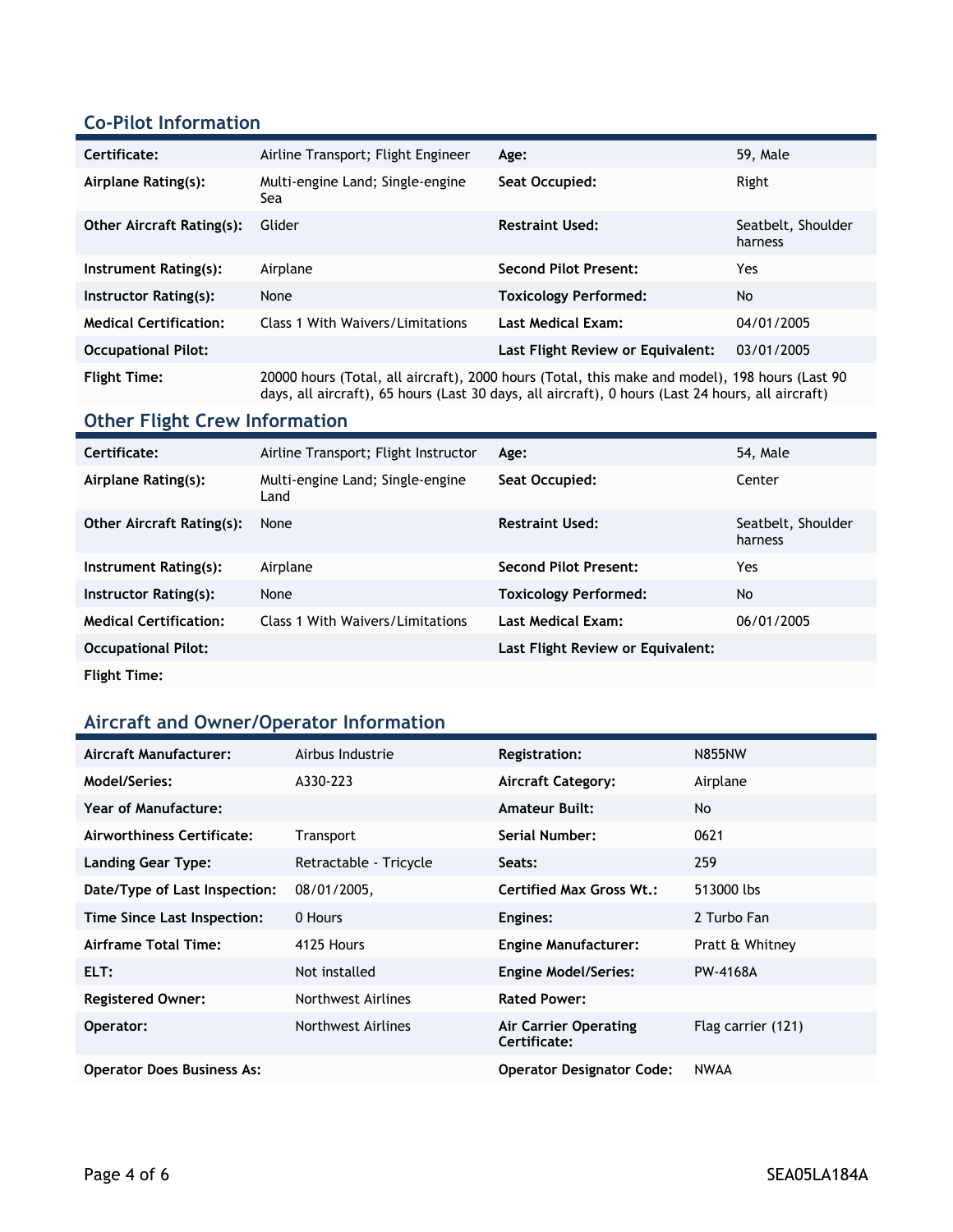## **Meteorological Information and Flight Plan**

| <b>Conditions at Accident Site:</b>     | <b>Visual Conditions</b>              | <b>Condition of Light:</b>    | Day                               |
|-----------------------------------------|---------------------------------------|-------------------------------|-----------------------------------|
| <b>Observation Facility, Elevation:</b> | PDX, 30 ft msl                        | <b>Observation Time:</b>      | 1355 PDT                          |
| Distance from Accident Site:            |                                       | Direction from Accident Site: |                                   |
| <b>Lowest Cloud Condition:</b>          | Scattered / 4100 ft agl               | <b>Temperature/Dew Point:</b> | 19 $^{\circ}$ C / 13 $^{\circ}$ C |
| Lowest Ceiling:                         | Broken / $6500$ ft agl                | Visibility                    | 10 Miles                          |
| Wind Speed/Gusts, Direction:            | 7 knots, 30°                          | Visibility (RVR):             |                                   |
| <b>Altimeter Setting:</b>               | 30.04 inches Hg                       | Visibility (RVV):             |                                   |
| <b>Precipitation and Obscuration:</b>   | Thunderstorms - Unknown Precipitation |                               |                                   |
| <b>Departure Point:</b>                 | Portland, OR (PDX)                    | Type of Flight Plan Filed:    | IFR.                              |
| Destination:                            | Narita (NRT)                          | <b>Type of Clearance:</b>     | <b>Unknown</b>                    |
| <b>Departure Time:</b>                  | <b>PDT</b>                            | Type of Airspace:             | <b>Unknown</b>                    |

#### **Airport Information**

| Airport:                  | Portland International (PDX) | <b>Runway Surface Type:</b>      |      |
|---------------------------|------------------------------|----------------------------------|------|
| <b>Airport Elevation:</b> | 30 ft                        | <b>Runway Surface Condition:</b> |      |
| Runway Used:              | NA                           | IFR Approach:                    | None |
| Runway Length/Width:      |                              | VFR Approach/Landing:            | None |

## **Wreckage and Impact Information**

| <b>Crew Injuries:</b>   | 12 None  | Aircraft Damage:           | Minor                 |
|-------------------------|----------|----------------------------|-----------------------|
| Passenger Injuries:     | 235 None | <b>Aircraft Fire:</b>      | None                  |
| <b>Ground Injuries:</b> | N/A      | <b>Aircraft Explosion:</b> | None                  |
| Total Injuries:         | 247 None | Latitude, Longitude:       | 45.588611, 122.597500 |

#### **Administrative Information**

| Investigator In Charge (IIC):            | Georgia R Struhsaker                                                                                                                                                                                                                                                                                                                               | <b>Adopted Date:</b> | 03/28/2006 |
|------------------------------------------|----------------------------------------------------------------------------------------------------------------------------------------------------------------------------------------------------------------------------------------------------------------------------------------------------------------------------------------------------|----------------------|------------|
| <b>Additional Participating Persons:</b> | Dan Seaton; FAA FSDO; Hillsboro, OR                                                                                                                                                                                                                                                                                                                |                      |            |
| <b>Publish Date:</b>                     |                                                                                                                                                                                                                                                                                                                                                    |                      |            |
| <b>Investigation Docket:</b>             | NTSB accident and incident dockets serve as permanent archival information for the NTSB's<br>investigations. Dockets released prior to June 1, 2009 are publicly available from the NTSB's<br>Record Management Division at pubing@ntsb.gov, or at 800-877-6799. Dockets released after<br>this date are available at http://dms.ntsb.gov/pubdms/. |                      |            |